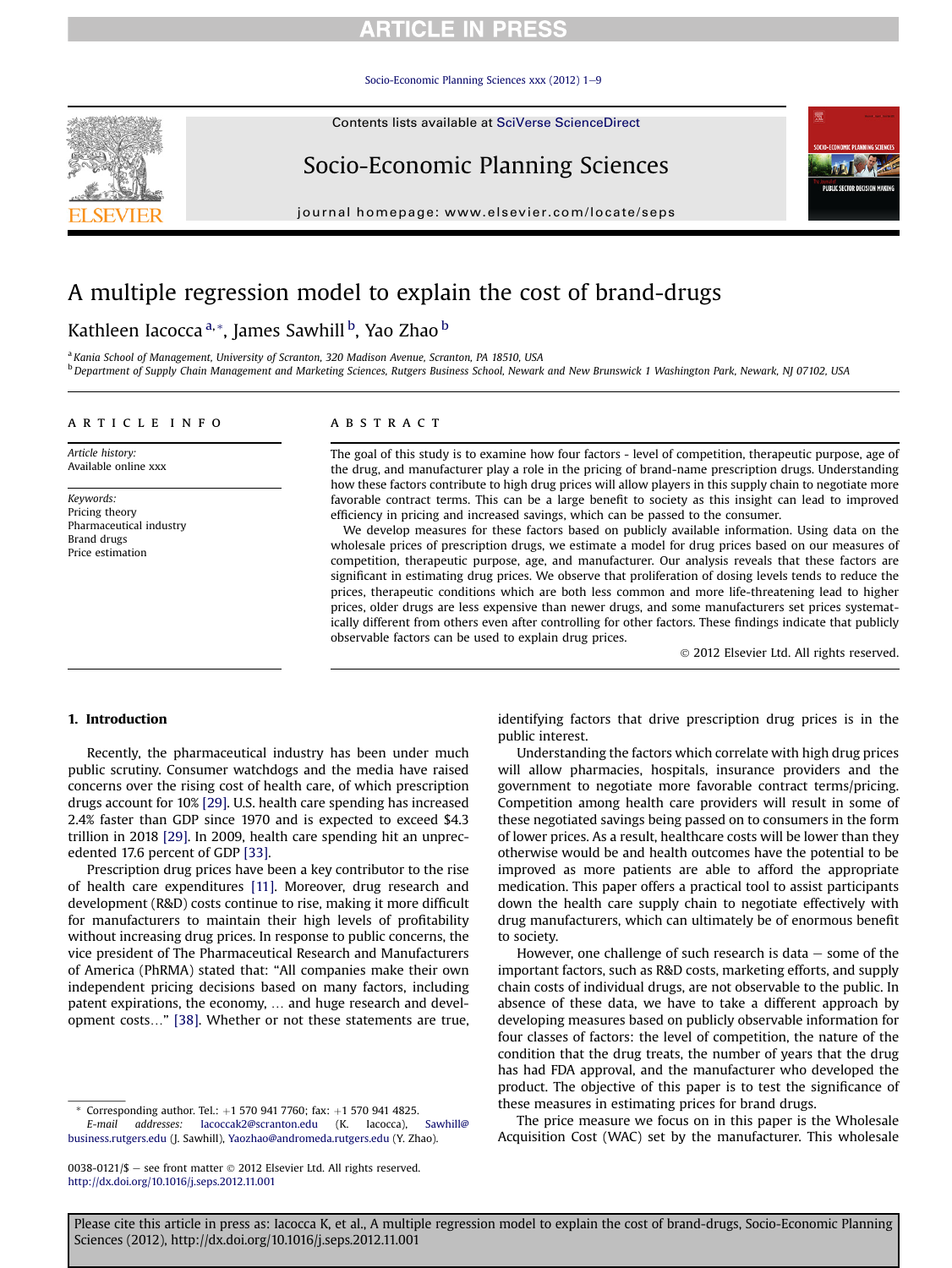### **RTICLE IN PRESS**

price, WAC, is formally defined in the Medicare Prescription Drug, Improvement, and Modernization Act of 2003 as "the manufacturer's list price for the pharmaceutical or biological to wholesalers or direct purchasers in the United States, not including prompt pay or other discounts, rebates or reductions in price, for the most recent month for which the information is available, as reported in wholesale price guides or other publications of pharmaceutical or biological pricing data [\[40\].](#page--1-0)"

WAC plays an important role in the pharmaceutical supply chain because it serves as a reference for all other prices, rebates, and reimbursements. While WAC is not the true price between players in the supply chain, it is the basis in which the actual prices are determined [\[50\].](#page--1-0) For example, a major manufacturer disclosed that the distributor pays between 93% and 97% of WAC. Almost all distributors also receive a prompt-pay discount that is 2% of WAC [\[50\].](#page--1-0) The manufactuer also revealed that the retailer obtains a discount between 1% and 3% of WAC. All other prices in the supply chain, including production costs and holding costs are also based off of WAC. The exact discount depends on the negotiations that take place between the two players (obviously larger players are able to negotiate larger discounts) and is proprietary information. However, the discount percent is consistent across drugs for each player. Thus, while WAC is almost never the price paid, it is still worth estimating because it determines the final price paid by players in the supply chain, including government drug plans.

We develop a linear model to estimate WAC using covariates that are easily accessible to all market participants. While previous research has studied some of these factors, our analysis is unique in two aspects: first, we develop measures for the aforementioned four classes of factors based on information observable to the public; second, we develop a unifying framework to explain prescription drug prices by this broad range of factors. With such a reference model at hand, wholesalers and insurers can be more informed and stand at a better position to estimate and negotiate prices with the manufacturers.

The rest of this paper is organized as follows: Section 2 provides a literature review. Section [3](#page--1-0) presents the research methodology and several hypotheses regarding drug prices in the pharmaceutical industry. We also discuss the data used in the study. In Section [4,](#page--1-0) we present our findings and discuss their implications. Finally, we conclude the paper in Section [5](#page--1-0) and discuss extensions and limitations of our study.

#### 2. Literature review

There have been a number of studies discussing the costs and accessibility of health care (i.e. [\[36\]](#page--1-0). For example [\[34\]](#page--1-0), describe an R & D strategy for cost reduction and applies it to the pharmaceutical industry [\[26\]](#page--1-0). Performs flow analysis strategy to highlight cost reduction opportunities in Medicaid [\[6\].](#page--1-0) Discuss different funding options for physician and hospitals that will achieve sufficient resource allocation. They jointly simulate the behavior of both players to consider their interactions under different funding strategies.

There are a number of studies that focus on the price-setting mechanism of prescription drugs [\[16\]](#page--1-0). Explain that the healthcare industry is different from other industries at price setting because the consumer is not always conscious of the price of a product. Indeed, if the patient has some form of insurance that pays for some or all cost of the drug, the patient may not be aware of the drug price. Consequently, unlike other industries, the demand for prescription drugs may not be strongly influenced by prices [\[30\].](#page--1-0) Defends the high price of prescription drugs, showing how an innovative drug can keep a patient out of the hospital altogether or

delay the illness. He points out that while some drugs do not reduce healthcare expenses, they do improve the quality of life. He argues that drug pricing should be based on the benefit provided to the patient [\[31\]](#page--1-0). Perform an empirical study and conclude that drug prices are determined by the level of therapeutic advancement and the prices follow a modified skimming/penetration pricing strategy introduced by [\[15\]](#page--1-0).

[\[14\]](#page--1-0) argue that drug prices should be based on the health benefit. They look at cancer drugs and find that manufacturers have an incentive to charge higher prices because consumers are not price sensitive. They further show how insurance companies do not set adequate constraints to keep prices in line with health benefits [\[2\]](#page--1-0). Examines the variables that may influence manufacturers when they set the price of patent-protected brand drugs. He concludes that the price is determined by the marginal value that the drug brings to the end-users rather than marginal production cost. He notes that prices are relatively constant across dosage levels and concludes that prices are not affected by active ingredient levels. In addition, he discusses a number of other economic factors that contribute to drug prices, but argues that for short-run pricing, R&D costs are sunk and therefore irrelevant to the manufacturer's pricing decision. We refer the reader to [\[44\]](#page--1-0) for a summary of the trade off between maintaining low prices to stimulate demand versus setting high prices to provide incentives for new product development.

Building on this line of work are a number of papers that discuss the retail price of brand drugs when generic substitutes are introduced [\[2\].](#page--1-0) Finds that brand drugs do not engage in price competition with generic substitutes. Instead, brand drug prices may actually increase as their sales are concentrated in the smaller market of brand-loyal customers. Consistent with Berndt's theorized explanation, some empirical research [\[21,23\]](#page--1-0) has shown that brand prices do rise in the face of generic competition. Other research does not support the findings of these studies, and conclude that brand prices may fall but only by a small percentage when generics are introduced. For instance [\[8\],](#page--1-0) perform a regression study on thirty drugs that went off patent between 1976 and 1987 and conclude that brand-drug prices have a small response when generics are introduced [\[20\].](#page--1-0) To study the pricing behavior when generics were introduced. They found that increased competition among generic drug producers did account for reduced generic prices. However, this increased competition among generic drugs did not affect brand-drug prices. See [\[42,43\]](#page--1-0); and [\[3\]](#page--1-0) for more discussion on the relationship between prices and generic entry.

Other articles look at factors such as market share rebates to explain drugs prices [\[19\].](#page--1-0) Compare brand price changes with high shares (55% or more) of elderly purchasers and those with relatively low shares (35% or less) of elderly purchasers. They find that prices for drugs used more heavily by the elderly grew 24.2% over the three years compared with 18.8% for those less heavily used [\[5\].](#page--1-0) Describe how the prices influence how insurers set coverage for drugs. They examine three scenarios: one where a brand drug has no substitutes in the therapeutic class, one where several drugs are partial but not perfect substitutes within a therapeutic class (two or more drugs are still on patent), and one where generics are present to compete in the class. They find that insurers set preferred drugs and tiers to stimulate competition and that the number of manufacturers that compete with each other within a class has implications for the extent of price competition among manufacturers. Many such articles discuss the prices that consumers pay for a drug. However, reimbursements and negotiations of prices by those in the supply chain are based off of WAC, which is rarely analyzed. Our analysis examines the WAC of drugs to determine how this benchmark is derived.

Please cite this article in press as: Iacocca K, et al., A multiple regression model to explain the cost of brand-drugs, Socio-Economic Planning Sciences (2012), http://dx.doi.org/10.1016/j.seps.2012.11.001